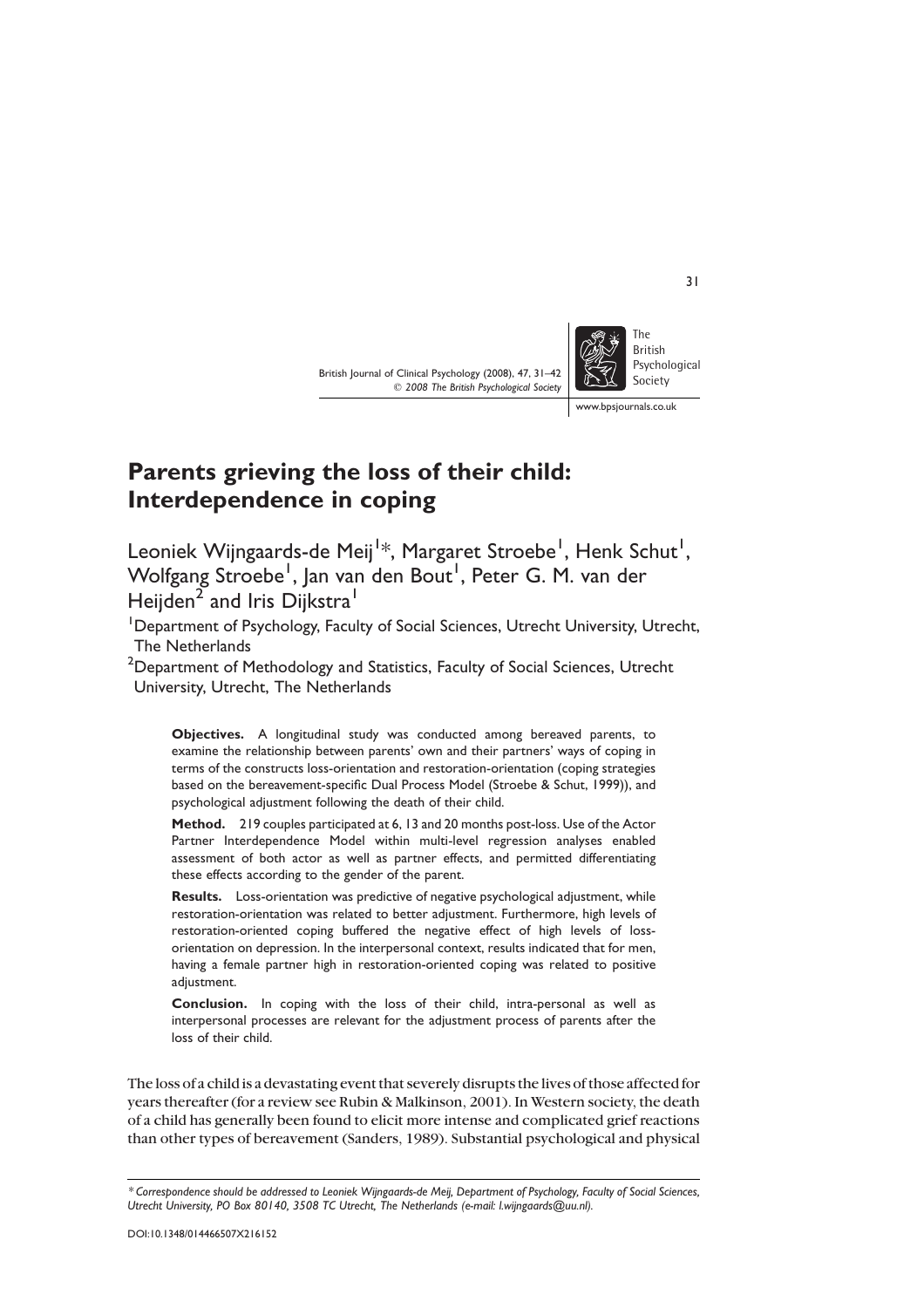health consequences for the parents have been established, including an increased risk of mortality (Li, Precht, Mortensen, & Olsen, 2003). The situation of parental bereavement can be complicated by the fact that not only have both parents lost their child, but the person to whom they would probably turn in stressful situations, may be too distressed to provide support. There may also be differences between partners in the ways they cope with their loss (e.g. in the need to talk about the deceased child) which may add to individual distress and marital disruption (Dijkstra & Stroebe, 1998).

The coping literature in general, and in bereavement specifically, has largely focused on individual aspects of coping without considering the interpersonal context in which grieving occurs. Research in other areas has begun to explore how differences in the way that partners cope affect their psychological well-being, for example, how couples together face the chronic illness of one of the partners (Badr, 2004). Whereas the cognitive stress theory of Lazarus and Folkman (1984) takes an individualistic perspective in examining how individuals are affected by their own reactions to illness, research on close relationships emphasizes the interdependence between marital partners (e.g. Lewis et al., 2006). From the interpersonal perspective, both spouses are not only affected by their own reactions but also by the way their partner copes. Accordingly, when the couple loses a child, it seems plausible that not only the coping style of the parent him or herselfinfluences psychological adjustment after bereavement, but also the coping style of the partner may play a role in the adjustment process. Yet, to our knowledge, no research has been conducted to examine the coping style of both bereaved parents in combination, in relationship to the adjustment process after the loss of their child.

Research on gender differences in coping behaviours has shown that men and women approach problems differently. Tamres, Janicki, and Helgson (2002) conducted a meta-analysis on gender differences in coping across several stressors (including bereavement), and found that women reported greater use of most coping strategies. For example, in the bereavement context women have been found to confront their emotions more than men, while men deal with this stressful life-event by using more avoidant coping strategies (Stroebe, Stroebe, & Schut, 2001). Gender differences have also been found in interpersonal research on stressors in general (e.g. Badr, 2004). It is, therefore, important to examine whether individual and interpersonal effects are the same for men and women.

The limitations of general coping theories when applied to the bereavement area, such as the lack of specificity with respect to the bereavement context, led Stroebe and Schut to develop a stressor-specific model of coping with bereavement, namely the Dual Process Model (DPM). General coping theories, notably Cognitive Stress Theory (Lazarus & Folkman, 1984), do not accommodate for multiple stressors simultaneously, whereas in bereavement there is a need to oscillate between primary stressors to do with the loss itself and secondary stressors to do with changes that occur as a consequence of the loss (for more details see Stroebe & Schut, 1999). Although it is not the purpose of our study to investigate the parameters of the DPM comprehensively, this model is nevertheless of importance to our study. The model postulates two coping strategies, loss-orientation and restoration-orientation, attention to both of which is needed for favourable psychological adjustment after bereavement. According to the DPM, loss-orientation and restoration-orientation can be both problem focused and/or emotion focused (in terms of CST). Loss-orientation refers to the concentration on, and dealing with, some aspect of the loss experience itself, most particularly, with respect to the deceased person. As such, although there is conceptual overlap, there is a clear distinction from grief symptomatology *per se*: loss-orientation refers to a strategy of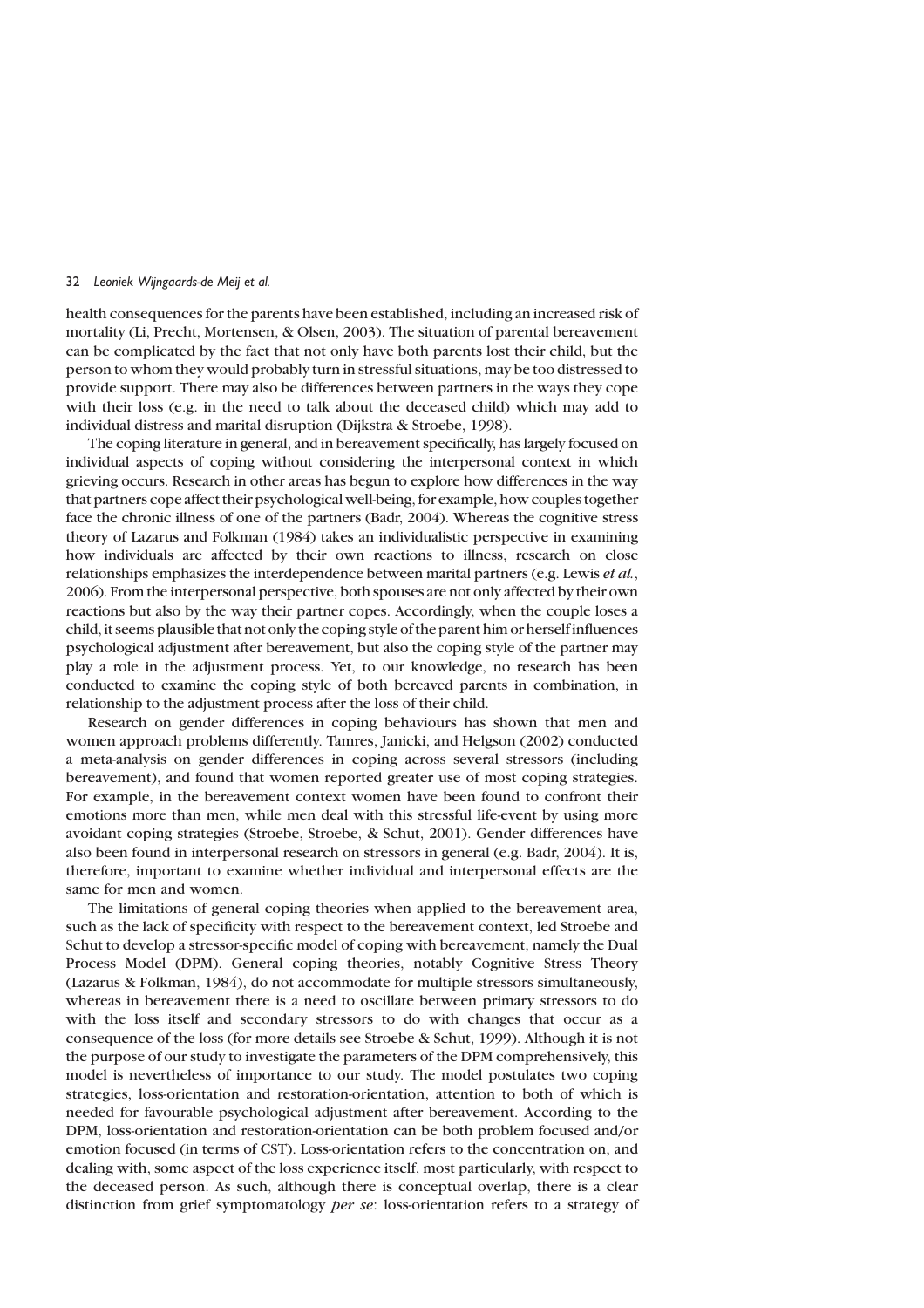#### Parents grieving the loss of their child 33

coping (handling of grief) while grief symptomatology refers to emotional reactions associated with bereavement. Restoration-orientation refers to dealing with secondary sources of stress. This coping strategy incorporates focusing on changes which have come about as a result of the bereavement, and which need to be dealt with. Restoration-oriented coping was defined more specifically for this study of child loss as an active attempt to look towards the future and to rebuild one's life.

The main aim of this study was to clarify whether there is a relationship between the coping strategies of the parent and those of his or her partner, on the one hand, and the adjustment process of the parent, on the other hand. Furthermore, we wanted to ascertain whether these relationships differed by gender. Finally, although our study cannot be said to investigate all parameters of the DPM, we wanted to establish whether loss-oriented coping and restoration-oriented coping had an extra effect on the psychological adjustment of the parent when studied in combination<sup>2</sup>.

# Method

## Design

The design of the study was longitudinal, consisting of three points of measurement at 6, 13 and 20 months after the death of the child. An earlier report on this study described relationships between characteristics of the parent, the child, circumstances relating to the death of the child, adult attachment dimensions and the adjustment process (see Wijngaards-de Meij et al., 2005, Wijngaards-de Meij et al., 2007).

The attrition rate was 17.8% over the 14-month period of the study. The biographical data about the parents, the child and circumstances surrounding the loss were gathered during an interview with the couple at the first measurement point after their loss. At all three moments in time, parents were asked to fill in a set of questionnaires separately.

## **Participants**

In total 463 Dutch couples who had lost a child were contacted via obituary notices in local and national newspapers. Five and half months after the loss parents were sent a letter and were additionally called by phone to inquire about participating in the study. The study was approved by the Research Institute of Psychology and Health's ethical committee at Utrecht University. Informed consent procedures were utilized. Bereaved parents who were grandparents (i.e. those parents whose deceased child was a parent him/herself) were not included in this investigation, given that they are likely to experience additional difficulties. Single parents were also excluded, because the study was focused on individual and partner predictors of grief. In total, 219 parent couples (47%) agreed to participate. The parents who participated ranged in age from 26 to 68 years ( $M = 42.2$ ,  $SD = 9.1$ ) and their deceased child's age ranged from stillborn to 29 years with a mean age of 10.2 years ( $SD = 9.8$ ). A total of 68.7% of the deceased children were boys. The causes of death varied from neonatal death or stillborn (16.3%), through illness or disorder (47.7%), to accident, SIDS, suicide or homicide (36.1%).

## Measurement instruments

## Independent variables

Coping with the loss was measured using a newly constructed coping list, the Dual Coping Inventory (DCI). This measure, which was theoretically based on the DPM, included two scales: Loss-orientated coping and Restoration-oriented coping. The two-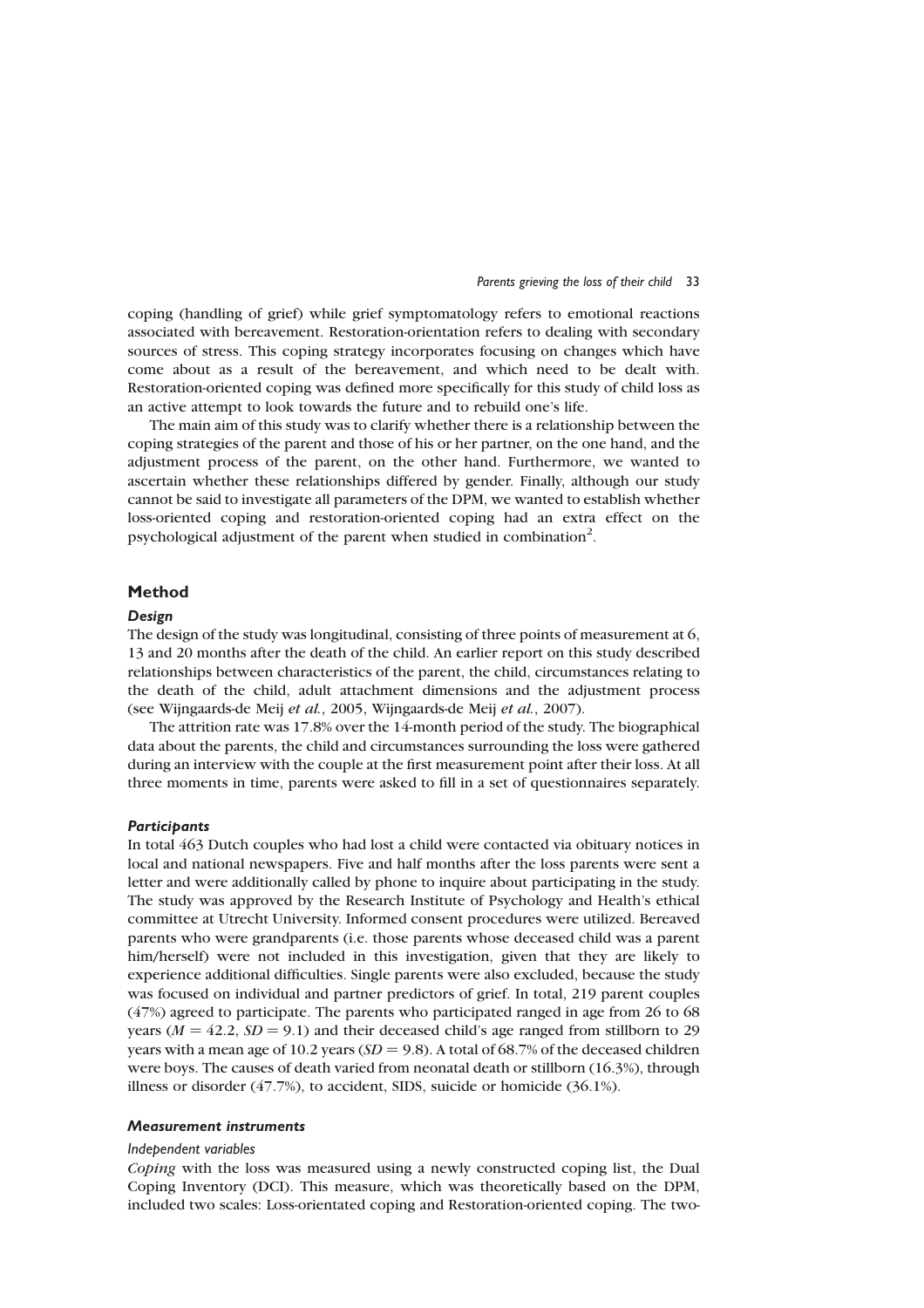factor model of the DCI (with the factors loss- and restoration-orientation) was tested with confirmative factor analyses, for all three moments in time, using AMOS 5.0 (Arbuckle, 2003). All the three analyses reported a good fit (NFI from .984 to .988, CFI from .991 to .994, RMSEA from .046 to .061). The loss-oriented coping scale consisted of three items: 'I am occupied with the loss of my child', (2) 'I dwell on my sorrow', (3) 'I think of our deceased child' (mean, range 1–5). The restoration-oriented coping scales included four items: (1) 'I direct my thoughts towards the future'; (2) 'Despite everything, I am trying to make the best of it'; (3) 'I try to look ahead' and (4) 'I am trying to go on with my life' (mean, range 1–5). Answers are given on a five-point scale, ranging from 'not at all'(1) to 'very much'(5). Measurement was made at three moments in time (T1 = 6 months, T2 = 13 months, T3 = 20 months after the loss). Over time, Cronbach's alpha ranged from .77 to .82 for loss-orientation and from .84 to .86 for restoration-orientation.

# Dependent variables

Depression was measured using the subscale of the Symptom Checklist-90 (SCL-90, Derogatis, 1977; Dutch translation by Arrindell & Ettema, 1986). The subscale depressive symptomatology consists of 16 items. Answers are given on a five-point scale, ranging from 'not at all'(1) to 'very much'(5). In our study Cronbach's alpha ranged from .92 to .94.

Grief reactions were measured using the Inventory of Complicated Grief (ICG, Prigerson et al., 1995; Dutch version by Dijkstra, Schut, Stroebe, Stroebe, & van den Bout, 2000). The ICG consists of 19 items covering psychological aspects of grief, e.g. 'I find it difficult to accept the death of our child' and 'I feel that it is unfair that I should live when our child died'. The answers are given on a five-point scale ranging from 'never'(1) through 'sometimes'(3) to 'always'(5). In our study Cronbach's alpha ranged from .90 to .92.

The dependent variables were transformed to a scale 0–100 to facilitate comparison between the predictors and between the predictive value for depression and grief. The transformation was linear and we set the lowest score equal to zero and the highest score in the dataset equal to 100.

## Analysis and statistical procedure

To analyse the individual parent effect, the partner effect and possible interactions, we used the Actor Partner Interdependence Model (APIM) (Kashy & Kenny, 2000; Kenny, Mannetti, Pierro, Livi, & Kashy, 2002). The APIM is appropriate when the dyad (i.e. the marital couple) is the unit of analysis and tests need to be performed both within and between dyads (Kenny, 1996). Variables are assessed for both the actor and his or her marital partner. Use of the APIM then allows one to estimate not only whether an actor's own attributes predict his or her responses but also whether the attributes of the actor's partner also predict the actor's responses, while the impact of the actor's own attributes is controlled. In our study, the actor effect estimates the influence that an actor's own score on the independent variable (e.g. restoration-oriented coping) has on that person's outcome measure (e.g. depression), and the partner effect estimates the influence that the partner scores on the independent variable have on the actor's outcome (Kashy & Kenny, 2000, Kenny et al., 2002). Not only can the actor and the partner effects of variables be tested in this model, but also several interactions involving the actor and/or partner variables.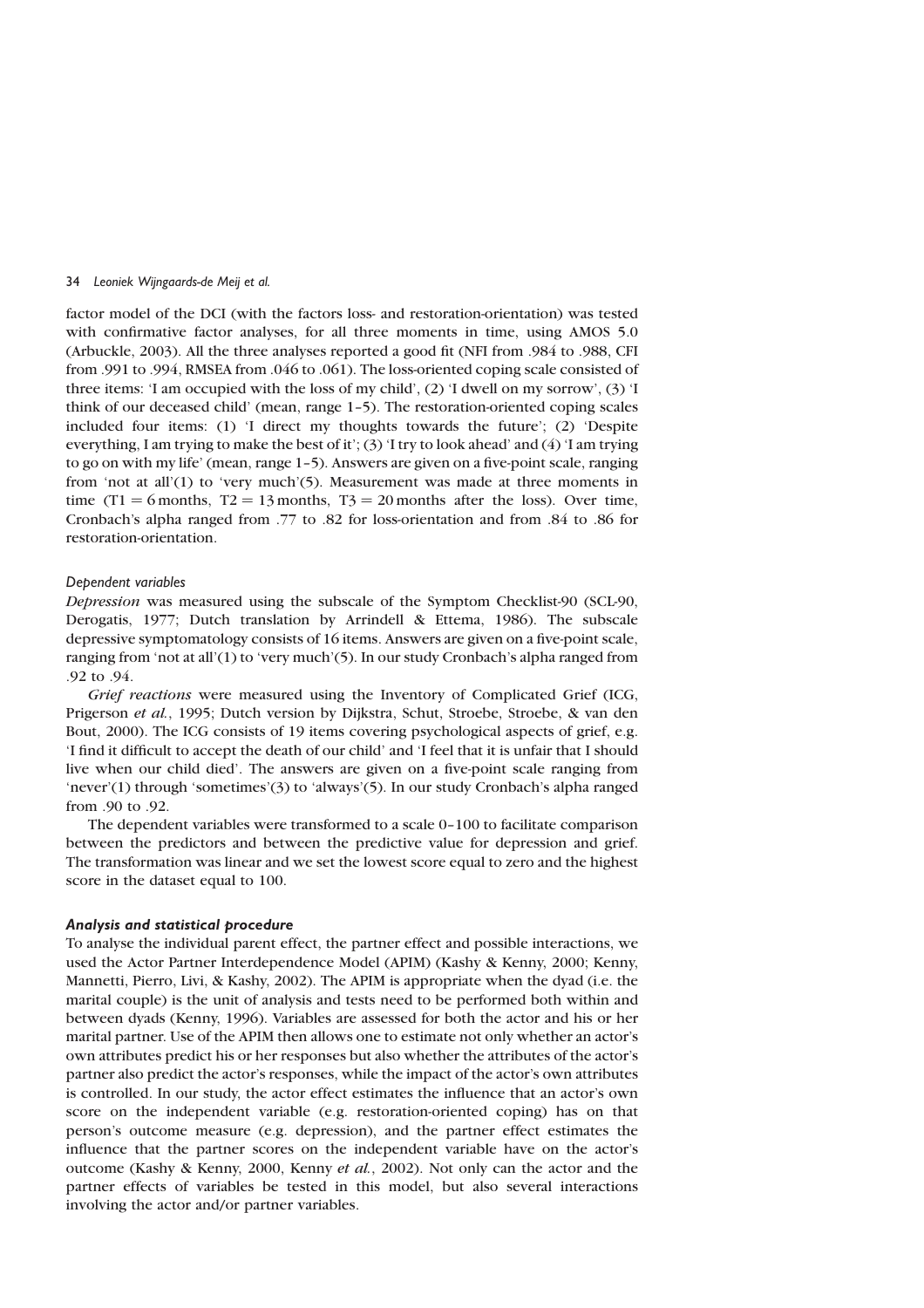#### Parents grieving the loss of their child 35

The Actor Partner Interdependence Model was tested, as recommended by Campbell and Kashy (2002), within a multi-level regression analysis. Besides being suitable for testing the APIM, multi-level analyses are appropriate for having several predictors in a dependent structure (Hox, 2002). A unique feature of multi-level analysis is that it works with a specific statistical model designed for nested data. In our data there is a nested structure captured by a three-level hierarchy. The three measurement moments in time are nested in one person, the father or mother. The measurements of the father and mother are dependent and are thereby nested in a couple. Therefore, time since death is the lowest level (first level), nested in the individual (second level). The parents (second level) are nested in a couple (third level). Each independent variable varies only at one specific level. Time since the loss of the child varies only at the lowest level, the time level (first level). The individual factors of the two parents differ at the individual level (second level). The remaining factors are the same for the parents in a couple, but these factors do vary between the couples at the couple level (third level).

When there are interactions included in the regression analyses, the standardized regression weights should be calculated by standardizing the independent and dependent variables (Aiken & West, 1991). Therefore, we standardized the variables grief, depression, and loss-oriented coping and the restoration-oriented coping of both parents. In the Graphs, the unstandardized variables were used to facilitate interpretation. The standard  $R^2$  (explained variance) cannot be calculated within multilevel regression analyses. We therefore used the procedures that are most common in multi-level research to estimate the explained variance (Hox, 2002). For each of the two dependent variables (grief and depression) a multi-level regression analysis was performed with MLwiN (Rasbash et al., 2000).

# **Results**

# **Descriptives**

In general, as can be seen in Table 1, husbands were less loss-oriented than wives (main effect gender,  $F(1, 352) = 47.09$ ,  $p < .05$ ), and both men and women became less lossoriented through time (main effect time,  $F(2, 704) = 29.55$ ,  $p < .05$ ). The restorationorientation of men was high in the beginning, the restoration-orientation of women started lower but rose slightly through time (different linear trends for time by gender,  $F(1, 345) = 4.38, p < .05$ .

T1 T2 T3 M SD M SD M SD Grief Men 40.87 18.90 39.80 18.01 36.93 18.33 Women 49.73 19.76 46.23 18.76 45.58 16.89 Depression Men 18.53 16.63 16.98 16.39 15.61 16.10 Women 31.84 22.24 29.67 21.36 26.79 19.52 Coping Loss-oriented Men 3.41 0.91 3.40 0.86 3.27 0.87 Women 4.07 0.73 3.91 0.75 3.74 0.75 Rest-oriented Men 3.70 0.89 3.59 0.81 3.63 0.83 Women 3.49 0.94 3.52 0.93 3.61 0.90

Table 1. Level of grief, depression and coping at the three time points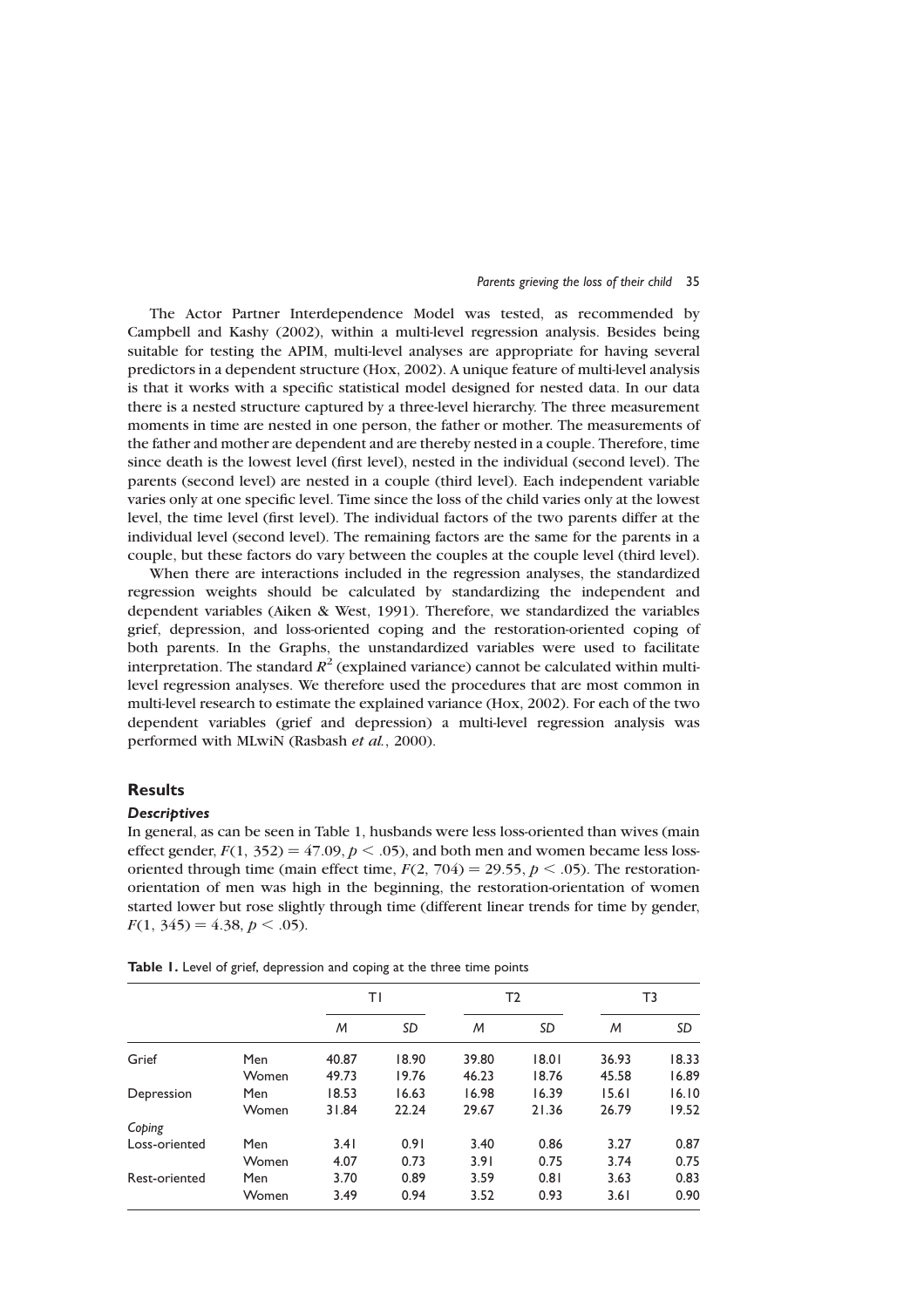The correlation (based on the average of the variables for all three measurement moments) between the two coping strategies was quite small  $(-.23, \text{see Table 2})$ . Lossorientation had a moderately high correlation with both grief and depression (resp. .57 and .47). Restoration-orientated coping correlated negatively with both grief and depression (resp.  $-0.48$  and  $-0.45$ ). There were neither significant differences in the correlations between men and women, nor did the correlations differ significantly through time.

# Table 2. Correlations

|                             | Loss-oriented | Rest-oriented | Grief |
|-----------------------------|---------------|---------------|-------|
| Loss-oriented coping        | 1.00          |               |       |
| Restoration-oriented coping | $-.23*$       | 1.00          |       |
| Grief                       | $.57*$        | $-.48*$       | 1.00  |
| Depression                  | $.47*$        | $-.45*$       | $72*$ |

\*Correlation is significant at the 0.01 level.

## Actor partner analyses: Depression

In the first Model beside the variables time and gender, the coping strategies of the actor were introduced and, to test whether coping effects differed for men and women, interactions between gender and the coping styles were introduced (Table 3). Women reported more depressive symptoms than men and through time the level of depression decreased for both. Both the coping styles of the actor were predictors of own depression, higher levels of loss-orientation were related to higher levels of depression while higher levels of restoration-orientation were related to lower levels of depression. Of the interactions between the gender and the coping styles of the actor, only the interaction between gender and restoration-orientation was significant. Interaction effects have to be interpreted in combination with the main effects of gender and the coping style. The interaction indicated that the relationship between restoration-oriented coping and depression was different for men and women. The effect of restoration-orientation on depression was even stronger for women: the combination of being a women and being high in restoration-orientation was associated with lower levels of depression.

In Model 2, the coping strategies of the partner as well as the interactions between gender and the coping styles of the partner were introduced. There was a main effect of restoration-oriented coping and an interaction effect of restoration-oriented coping of the partner with gender. For men, the effect of the restoration-orientated coping of the partner, which in this analysis can be seen in the main effect ( $\beta = -0.10$ ,  $z = 2.98$ ,  $p < .05$ ), was that the more restoration-oriented his wife was, the lower the depression of the man. For women, the main effect has to be viewed in combination with the interaction between restoration-oriented coping of the partner with gender ( $\beta = 0.13$ ) to see that the effect of partner restoration for the women was slightly the opposite  $(\beta = -0.10 + 0.13 = 0.03)$ . Single slope analysis (Aiken & West, 1991) revealed that this effect for women was not significant ( $z = 0.91$ ,  $p > .05$ ). Hence, when the husband had a wife who was high in restoration-orientation, he was less depressed (see Figure 1). For loss-orientation, none of the partner effects, nor any interactions between gender and the actor or gender and partner coping were significant.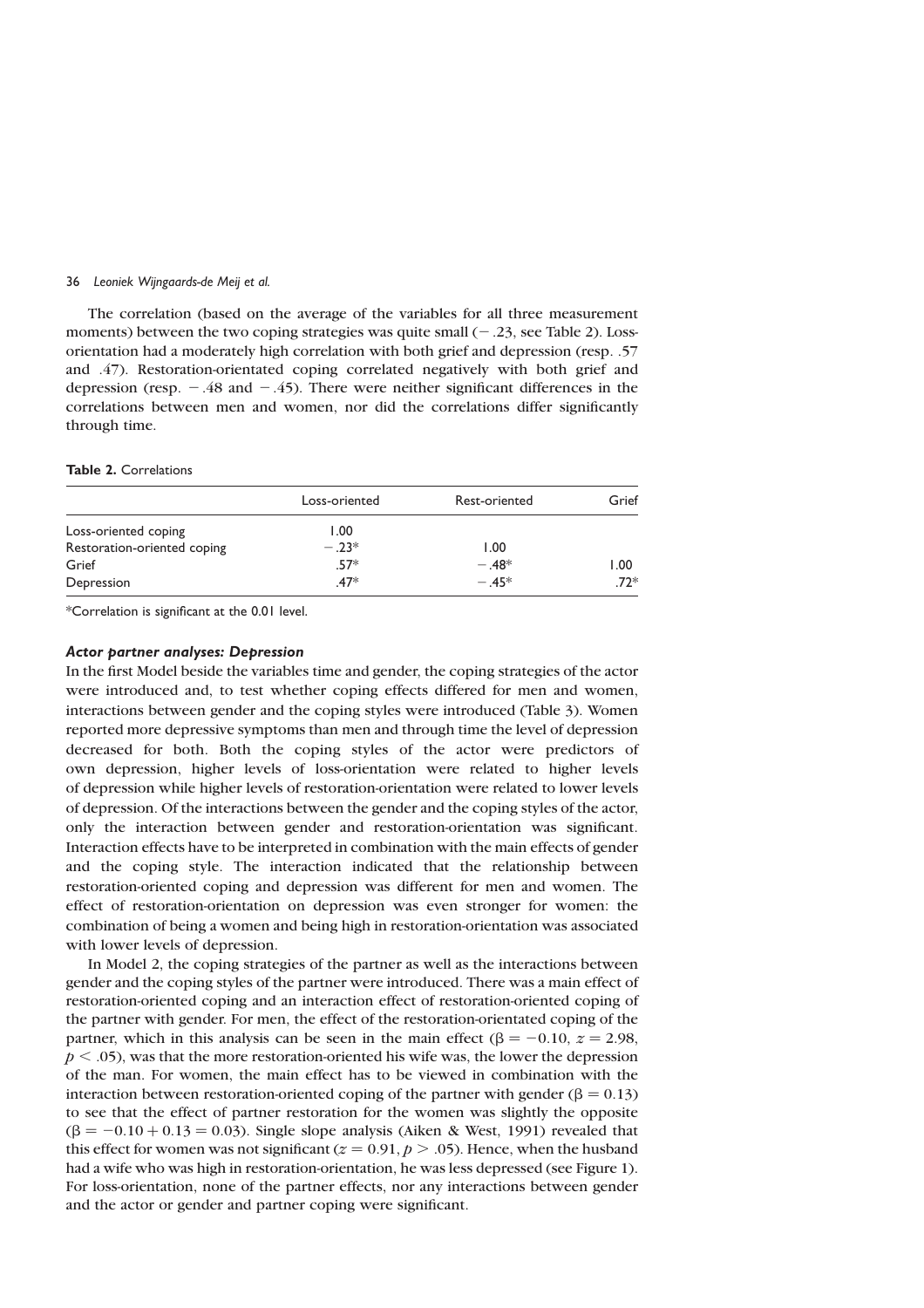|                                                                                                                                                                                                                            |                  | Model                    |                            |          | Model 2          |                     |          | Model 3      |                |
|----------------------------------------------------------------------------------------------------------------------------------------------------------------------------------------------------------------------------|------------------|--------------------------|----------------------------|----------|------------------|---------------------|----------|--------------|----------------|
|                                                                                                                                                                                                                            | മ                | N                        | E)                         | മ        | N                | $\mathfrak{S}$      | മ        | N            | $\mathfrak{S}$ |
| Time                                                                                                                                                                                                                       | $0.06*$          | 3.33                     | <u>(၁၀</u>                 | $-0.05*$ | 2.72             | $\odot$             | $0.05*$  | 3.01         | $\overline{5}$ |
| Gender (0 = man, 1 = woman)                                                                                                                                                                                                | $0.47*$          | 7.49                     | (00)                       | $0.47*$  | 7.47             | $\left( 00 \right)$ | $0.48*$  | 7.66         | (00)           |
| Actor                                                                                                                                                                                                                      |                  |                          |                            |          |                  |                     |          |              |                |
| Loss-oriented coping                                                                                                                                                                                                       | $\sum_{i=1}^{n}$ |                          |                            | $0.15*$  | 4.73             | <u>(၁၀)</u>         | $0.17*$  | 5.22         |                |
| Restoration-oriented coping                                                                                                                                                                                                | $-0.17*$         | 5.22<br>5.48             | <u>ခြင်</u>                | $0.15*$  | 4.90             | (00)                | $0.18*$  | 5.71         | (300)          |
| Interaction actor X gender                                                                                                                                                                                                 |                  |                          |                            |          |                  |                     |          |              |                |
| Gender X loss-oriented coping                                                                                                                                                                                              | 0.05             |                          |                            | 0.08     | 1.73             | (90)                | 0.07     | 1.44         |                |
| Gender X restoration-oriented coping                                                                                                                                                                                       | $-0.19*$         | $1.22$<br>4.32           | $\left(\frac{2}{3}\right)$ | $-0.22*$ | 4.88             | $\widetilde{S}$     | $0.16*$  | 3.30         | (90)           |
| Partner                                                                                                                                                                                                                    |                  |                          |                            |          |                  |                     |          |              |                |
| Loss-oriented coping                                                                                                                                                                                                       |                  |                          |                            | 0.02     | $\overline{0.7}$ | (48)                | 0.02     | 0.67         | (.50)          |
| Restoration-oriented coping                                                                                                                                                                                                |                  |                          |                            | $-0.10*$ | 2.98             | (00)                | $0.09*$  | 2.90         | (00)           |
| Interaction partner $\times$ gender                                                                                                                                                                                        |                  |                          |                            |          |                  |                     |          |              |                |
| Gender X loss-oriented coping                                                                                                                                                                                              |                  |                          |                            | $-0.04$  | 0.77             | (44)                | $-0.03$  |              | (.56)          |
| Gender X restoration-oriented coping                                                                                                                                                                                       |                  |                          |                            | $0.13*$  | 2.88             | $\widetilde{S}$     | $0.12*$  | 0.58<br>2.70 | (00)           |
| Interaction actor coping                                                                                                                                                                                                   |                  |                          |                            |          |                  |                     |          |              |                |
| Actor loss X actor restoration coping                                                                                                                                                                                      |                  |                          |                            |          |                  |                     | $-0.08*$ | 4.00         | (00)           |
|                                                                                                                                                                                                                            |                  | 30%                      |                            |          | 31.6%            |                     |          | 32.9%        |                |
| Deviance                                                                                                                                                                                                                   |                  | 2,092.53                 |                            |          | 1,956.22         |                     |          | 1,940.44     |                |
| Change in deviance <sup>a</sup> (df)                                                                                                                                                                                       |                  | 247.05 <sup>b*</sup> (4) |                            |          | $36.31* (4)$     |                     |          | $5.78*(1)$   |                |
| <sup>b</sup> This is the change in deviance between the basic model with the independent variables time and gender and Model I.<br><sup>a</sup> Change of deviance follows a $\chi^2$ -distribution.<br>$^{\ast}p < .05$ . |                  |                          |                            |          |                  |                     |          |              |                |

Table 3. Depression predicted by coping styles of the participant, the coping styles of the partner and interactions Table 3. Depression predicted by coping styles of the participant, the coping styles of the partner and interactions

Parents grieving the loss of their child 37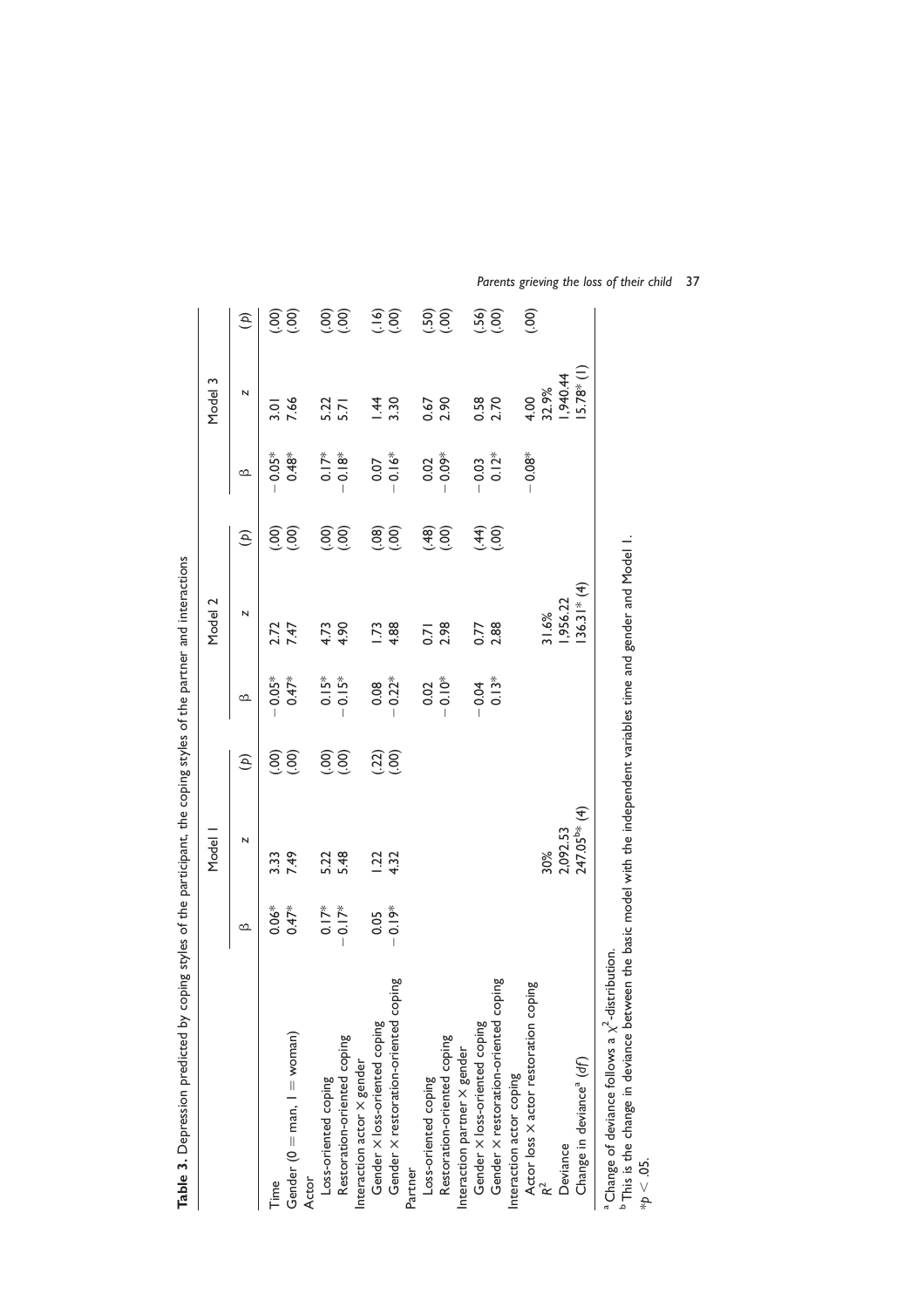

Figure 1. Interaction gender and restoration-oriented coping partner.

In Model 3, the interaction between loss-oriented coping and restoration-oriented coping of the actor was tested to explore whether the effect of loss-orientation depended on the level of restoration-orientation. This interaction was significant and showed that the positive relationship between loss-oriented coping and depression (high loss-orientation related to high depression) was true for parents low in restorationorientation, but this relationship was relatively weak for parents high in restorationorientation. In other words, restoration-orientation had a buffering effect on the effect of loss-orientation (Figure 2).

## Actor partner analyses: Grief

For grief, the models were built in the same order. In Model 1, there were main effects for time and gender; through time the grief symptoms decreased and women had higher levels of grief than men. As for depression, the coping styles of the actor were related to the levels of grief, higher levels of loss-orientation were related to higher levels of grief and higher levels of restoration-orientation were related to lower levels of grief. The interactions between gender and the coping styles were introduced, to test whether there were different relationships between coping and grief for men and women. There was no significant interaction, which means that the main effects of the coping styles of the actor were the same for men and women. In Model 2, it was shown that the restoration-orientation of the partner was also related to the grief of the actor. The restoration-orientation of the partner was connected to the level of grief of the actor, but this was again, as in depression, gender specific. For a husband, it was helpful if his wife





Figure 2. Interaction loss-oriented and restoration-oriented coping of the actor.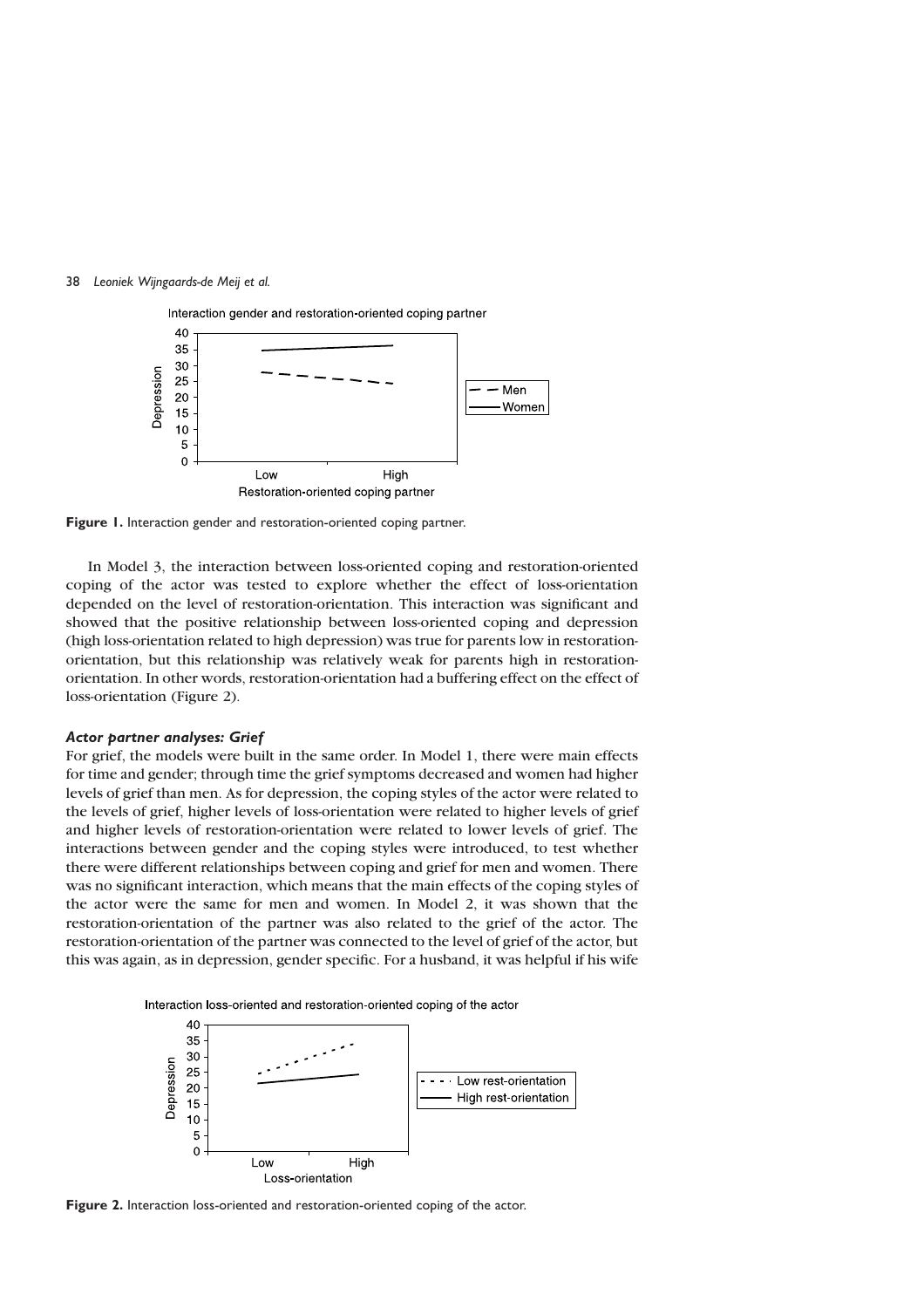



Figure 3. Interaction gender and restoration-oriented coping partner.

had high levels of restoration-orientation, because this was associated with lower levels of grief in the man ( $\beta = -0.10$ ,  $z = 3.41$ ,  $p < .05$ ). A single slope analysis revealed that for a woman, the level of restoration-orientation of her husband was unrelated to her level of grief ( $\beta = -0.10 + 0.07 = -0.03$ ,  $z = 0.43$ ,  $p > .05$ ). In Model 3, the interaction between loss-oriented coping and restoration-oriented coping of the actor was introduced, but this was not significant. For grief Model 2 is the final Model (Table 4).

# **Discussion**

Our investigation has demonstrated the importance of studying grief and depression as an intra-personal as well as an interpersonal process<sup>2</sup>. In contrast to the few prior studies on coping strategies in bereaved parents (e.g. Murphy, Johnson, Chung, & Lohan, 2003; Anderson, Marwit, Vanderberg, & Chibnall, 2005), we used the Actor Partner Interdependence Model to analyse our dyadic data. This relatively new method is especially designed and the most appropriate for studying partner effects in a nested model (Kenny, Kashy, & Cook, 2006). This method allowed us to assess the relationship between the actors' own coping strategies and their psychological adjustment as well as the possible effect of the coping strategy of their partners on the actors' adjustment. In addition, our study focused on bereavement-specific coping strategies instead of more general forms used in prior research.

Our findings show that the adjustment process for men is not only related to their own coping strategies, but also to the coping strategy of their wife. The more his wife was oriented towards rebuilding their lives after the loss (restoration-oriented coping), the lower were the levels of depression and grief of the husband. Because men were generally higher in restoration-orientation than women, this implies that when a woman engaged in a strategy that was generally more often used by men (i.e. coping in a way more similar to the men) this was beneficial for the husband. For women, the way of coping of their husbands was neither related to their depression nor their grief scores. This could be due to the fact that women were more loss-oriented. Loss-oriented coping does not need to involve the partner, because feelings and action are centred around the relation between the parent and the child. In contrast, partner involvement might be important in restoration-oriented coping. It might be difficult for a couple to rebuild their lives after a loss, if one of the partners remains preoccupied with the loss and unmotivated to look towards the future.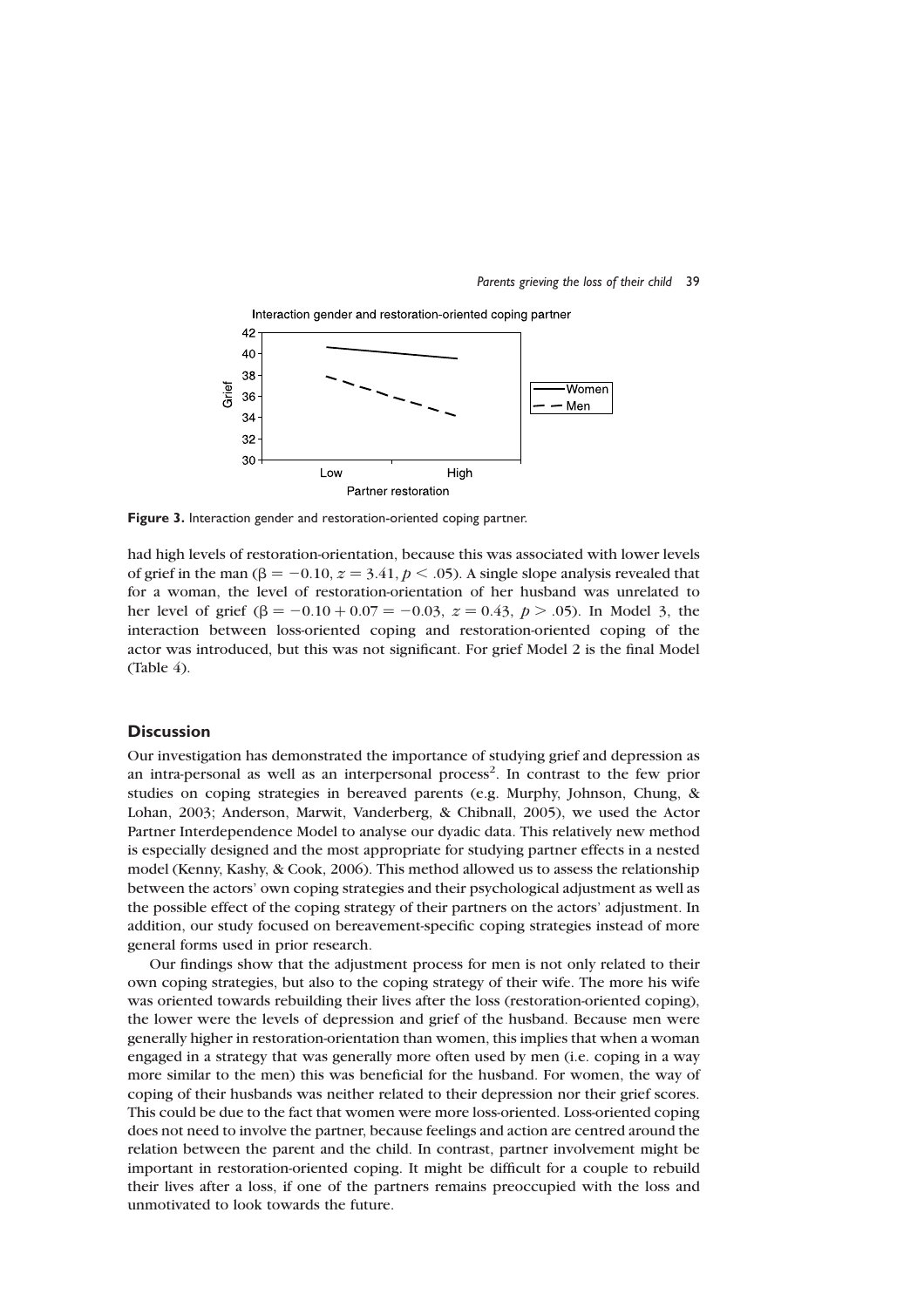| Table 4. Grief predicted by coping styles of the participant, the coping styles of the partner and interactions |          |                          |                                              |                  |                      |                                                |                |                  |                                                                              |
|-----------------------------------------------------------------------------------------------------------------|----------|--------------------------|----------------------------------------------|------------------|----------------------|------------------------------------------------|----------------|------------------|------------------------------------------------------------------------------|
|                                                                                                                 |          | Model 1                  |                                              |                  | Model 2              |                                                |                | Model 3          |                                                                              |
|                                                                                                                 | <u>ය</u> | N                        | $\mathfrak{S}$                               | $\circ$          | N                    | $\mathfrak{S}$                                 | $\circ$        | N                | $\mathfrak{D}$                                                               |
| Time                                                                                                            | $0.07*$  | 4.4                      | $\odot$                                      | $0.07*$          | 4.13                 | <u>ခြ</u>                                      | $0.07*$        | 4.25             |                                                                              |
| Gender ( $0 =$ man, $1 =$ woman)                                                                                | $0.22*$  | 4.20                     | (00)                                         | $0.22*$          | 4.19                 | 60)                                            | $0.22*$        | 4.24             | (300)                                                                        |
| Loss-oriented coping<br>Actor                                                                                   | $0.30*$  | 0.37                     |                                              | $0.31*$          | 0.33                 | (00)                                           | $0.32*$        | 0.51             |                                                                              |
| Restoration-oriented coping                                                                                     | $-0.18*$ | 6.36                     | <u>၉၅</u>                                    | $-0.17*$         | 5.68                 | (00)                                           | $0.18*$        | 5.93             | 6<br>(90)                                                                    |
| Interaction actor $\times$ gender                                                                               |          |                          |                                              |                  |                      |                                                |                |                  |                                                                              |
| Gender X loss-oriented coping                                                                                   | $-0.04$  | 0.92<br>1.37             |                                              | $-0.07$          | 0.94                 | (34)                                           | $-0.05$        | $\frac{1}{2}$    |                                                                              |
| Gender X restoration-oriented coping                                                                            | $-0.05$  |                          | $\begin{matrix} 6 & 1 \\ 1 & 2 \end{matrix}$ |                  | 1.73                 | (0.08)                                         | $-0.05$        | $\overline{0}$   | $(.28)$<br>$(.28)$                                                           |
| Partner                                                                                                         |          |                          |                                              |                  |                      |                                                |                |                  |                                                                              |
| Loss-oriented coping                                                                                            |          |                          |                                              | $\overline{0}$ . | $0.4$<br>4<br>4<br>4 |                                                | $\overline{0}$ | 0.42             |                                                                              |
| Restoration-oriented coping                                                                                     |          |                          |                                              | $-0.10*$         |                      | $\begin{pmatrix} 6 & 0 \\ 0 & 0 \end{pmatrix}$ | $-0.10*$       | 3.37             | $\left(\begin{smallmatrix} 6 & 0 \\ 6 & 0 \\ 0 & 0 \end{smallmatrix}\right)$ |
| Interaction partner $\times$ gender                                                                             |          |                          |                                              |                  |                      |                                                |                |                  |                                                                              |
| Gender X loss-oriented coping                                                                                   |          |                          |                                              | 0.04             | 0.90                 | (38)                                           | 0.07           | $\overline{0}$ . |                                                                              |
| Gender X restoration-oriented coping                                                                            |          |                          |                                              | $0.08*$          | <b>1.99</b>          | (94)                                           |                | $\overline{5}$   | (30)                                                                         |
| Interaction actor coping                                                                                        |          |                          |                                              |                  |                      |                                                |                |                  |                                                                              |
| Actor Loss X Actor Restoration coping                                                                           |          |                          |                                              |                  |                      |                                                | $-0.03$        | 1.78             | (0.08)                                                                       |
|                                                                                                                 |          | 36.8%                    |                                              |                  | 41.1%                |                                                |                | 41.5%            |                                                                              |
| Deviance                                                                                                        |          | 1,800.58                 |                                              |                  | 1,707.32             |                                                |                | ,704.21          |                                                                              |
| Change in deviance <sup>a</sup> (df)                                                                            |          | 247.05 <sup>b*</sup> (4) |                                              |                  | 93.26*(4)            |                                                |                | 3.11(1)          |                                                                              |
| $^a$ Change of deviance follows a $\chi^2$ -distribution.                                                       |          |                          |                                              |                  |                      |                                                |                |                  |                                                                              |

a Change<br>b This is t<br>\*p  $< .05$ . This is the change in deviance between the basic model with the independent variables time and gender and Model 1.

40 Leoniek Wijngaards-de Meij et al.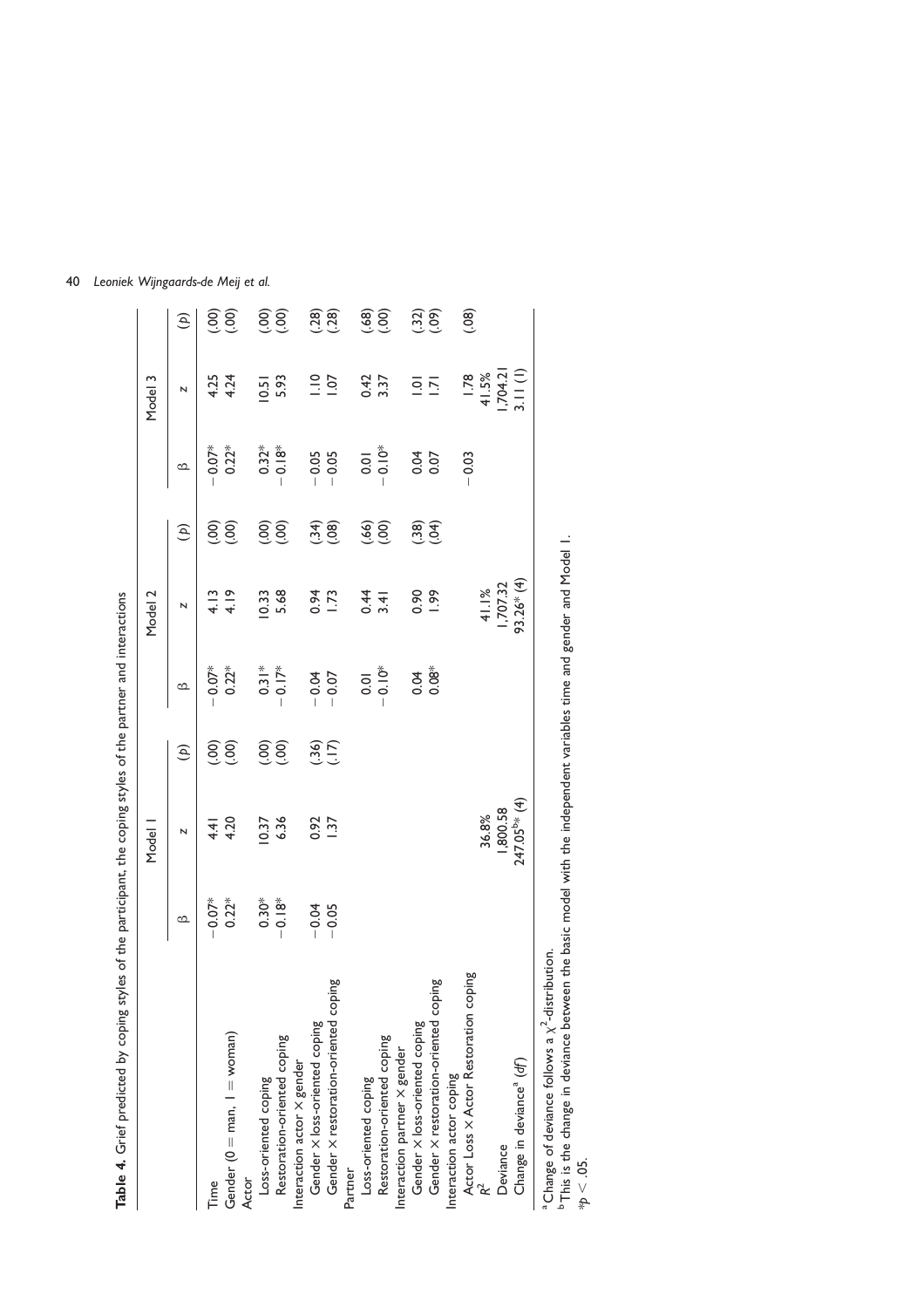#### Parents grieving the loss of their child 41

However, being high in loss-orientation is not necessarily associated with high levels of depression, as long as the loss-orientation is accompanied by high levels of restoration-orientation. Although, we could not assess whether individuals oscillated between these two coping strategies, these results are partly in line with the DPM reasoning that the combination of both coping strategies is beneficial for the adjustment process. One finding that appears to be inconsistent with the DPM is that bereaved parents who were high on restoration-orientation and low on loss-orientation, had low scores on depression. A potential explanation for this pattern could be that these parents had already gone through a period of severe loss-orientation and were now focusing more on moving on with their lives. Another unexpected pattern is that the interaction of restoration-oriented coping and loss-oriented coping was not found for grief symptomatology (although a trend was found). It is not easy to explain this finding. These results suggest the need for more research investigating parameters of the DPM.

There are some limitations to our study. First, because no valid scales of specific bereavement coping behaviour were available, we had to develop a new measure. However, our scales are theoretically based on the Dual Process Model (Stroebe & Schut, 1999) and had good psychometric properties. A further concern is a potential conceptual overlap between loss-orientated coping and grief symptoms. For the purpose of examining interpersonal influences on individual grieving this is, however, less of a problem (e.g. because we look at the relationship of the loss-orientation of one parent with the grief of the partner).

The results of our study also have potentially important clinical implications. Within the couple that experienced a bereavement, the restoration-orientation of the women appears to be a crucial factor in the adjustment process, because women high on restoration-oriented coping were doing better themselves ('compensating' for being high in loss-orientation) and had partners who were less depressed. An important next step would be to identify the processes underlying high restoration-orientation in women. Although our study was done within the bereavement area, future research is needed to examine whether these connections are also found for other stressful situations.

## **References**

- Aiken, L. S., & West, S. G. (1991). Multiple regression: Testing and interpreting interactions. London: Sage publications.
- Anderson, M. J., Marwit, S. J., Vanderberg, B., & Chibnall, J. T. (2005). Psychological and religious coping strategies of mothers bereaved by the sudden death of a child. Death Studies, 29, 811–826.
- Arbuckle, J. L. (2003). Amos 5.0 update to the AMOS user's guide. Chicago, IL: Smallwaters.
- Arrindell, W. A., & Ettema, J. H. M. (1986). SCL-90: Handleiding bij een multidimensionele psychopathologie-indicator. Lisse, The Netherlands: Swets and Zeitlinger.
- Badr, H. (2004). Coping in marital dyads: A contextual perspective on the role of gender and health. Personal Relationships, 11, 197–211.
- Campbell, L., & Kashy, D. A. (2002). Estimating actor, partner, and interaction effects for dyadic data using, PROC MIXED and HLM: A user-friendly guide. Personal Relationships, 9, 327-342.
- Derogatis, L. R. (1977). SCL-90: Administration, scoring and procedures manual-I for The R(evised) version. Baltimore: John Hopkins University School of Medicine.
- Dijkstra, I. C., Schut, H., Stroebe, M., Stroebe, W., & Van den Bout, J. (2000). Inventory of Complicated Grief, Dutch translation. In I. C. Dijkstra (Ed.), Living with loss: Parents grieving for the death of their child (Appendix A) (p.233). Enschede: Febodruk.